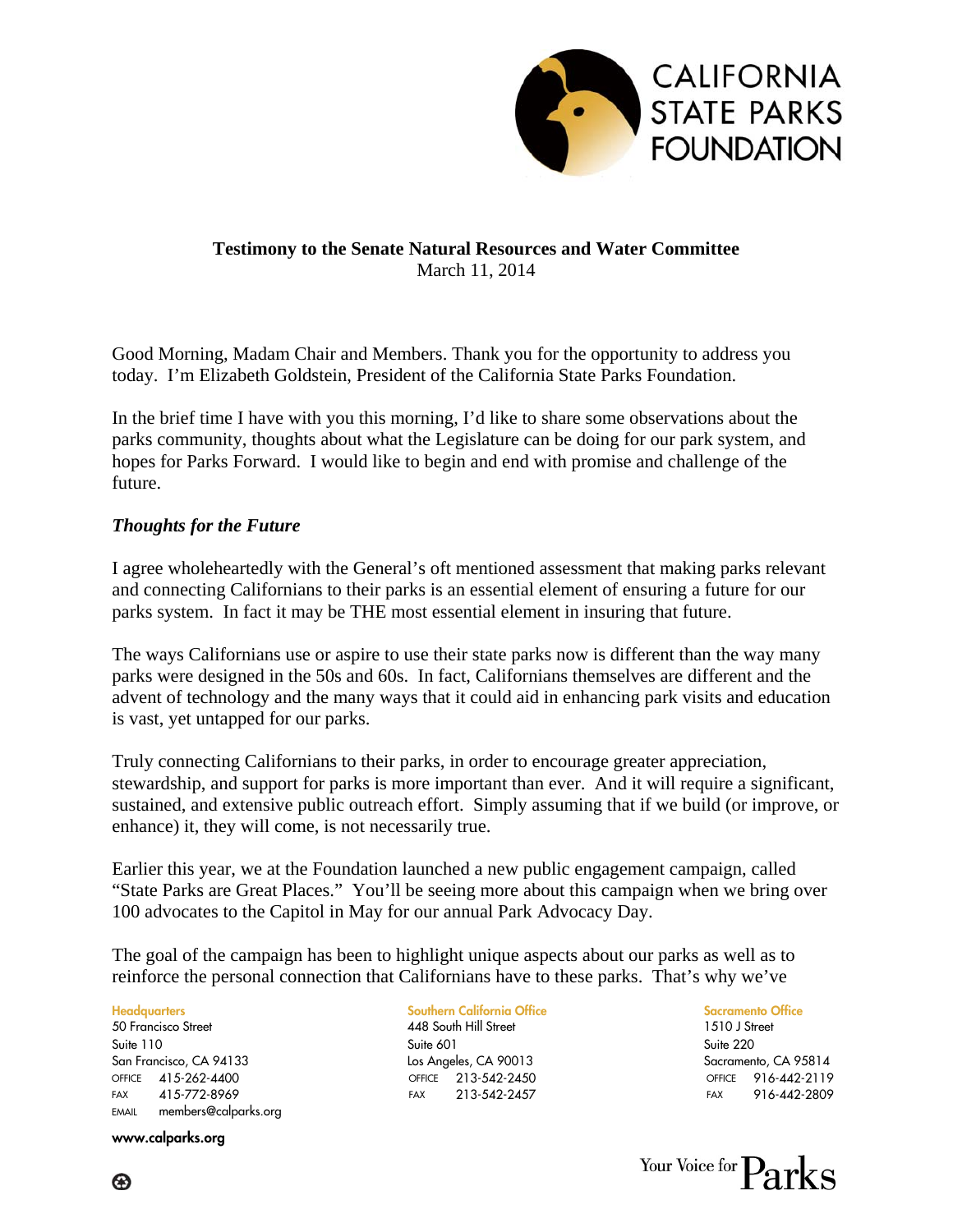chosen themes like "State Parks are Great Places to Tie the Knot" and have received photos and stories from Californians across the state who got engaged or married in state parks.

The State Parks are Great Places campaign is a pilot for what must happen all over the state; and that is to cause citizens to pause and think about the ways they already do or want to engage in state parks for themselves.

CSPF is stretching itself to define the elements of a powerful statewide campaign to encourage people to say to themselves, this state parks system matters to me and I am going to do something about it. It is our belief that the future of state parks depends on our collective ability to achieve that connection.

#### *Parks Community*

One of the vital ways that DPR demonstrates its connection to Californians is through its partnerships. As you've already discussed today, the last two years have been some of the most challenging in state parks' history. I'll note that, in fact, the pressure on our state park system has been virtually constant the last 6 years– since the first round of park closures was proposed in January 2008.

That constant threat was taken seriously by park partners up and down the state who worked to raise funds, rally community support, and ask how they could do more for their parks. And then came the "hidden funds" in 2012. .

Things are better today than they were a year ago. Parks have stayed open, and that has been fundamental to improving relationships with park partners. DPR's diligence insuring that the \$10M in match funding is committed to partners has been a welcome sign of respect and appreciation to the partner community.

In the last 19 months, the five parks under management by nonprofit organizations have all seen increased visitors and increased revenues. This is a testament to the potential of this new model of park management.

In addition, several of the parks under donor agreements have been able to expand hours modestly or embark on much-needed improvement projects because of donor funds coupled with state matching funds.

The old maxim, "out of crisis comes opportunity" is, indeed, true, but it is also true that the crisis in our state parks has made successful partnerships challenging. Productive partnerships can come about in times of crisis, but they shouldn't be defined by a crisis mentality. Each partner must feel that it comes to the party willingly.

One of the lessons we have all learned is that it's possible to be successful without being a good partner. And it's possible to be a good partner but not be successful. Good *and* successful must be the gold standard we are all seeking.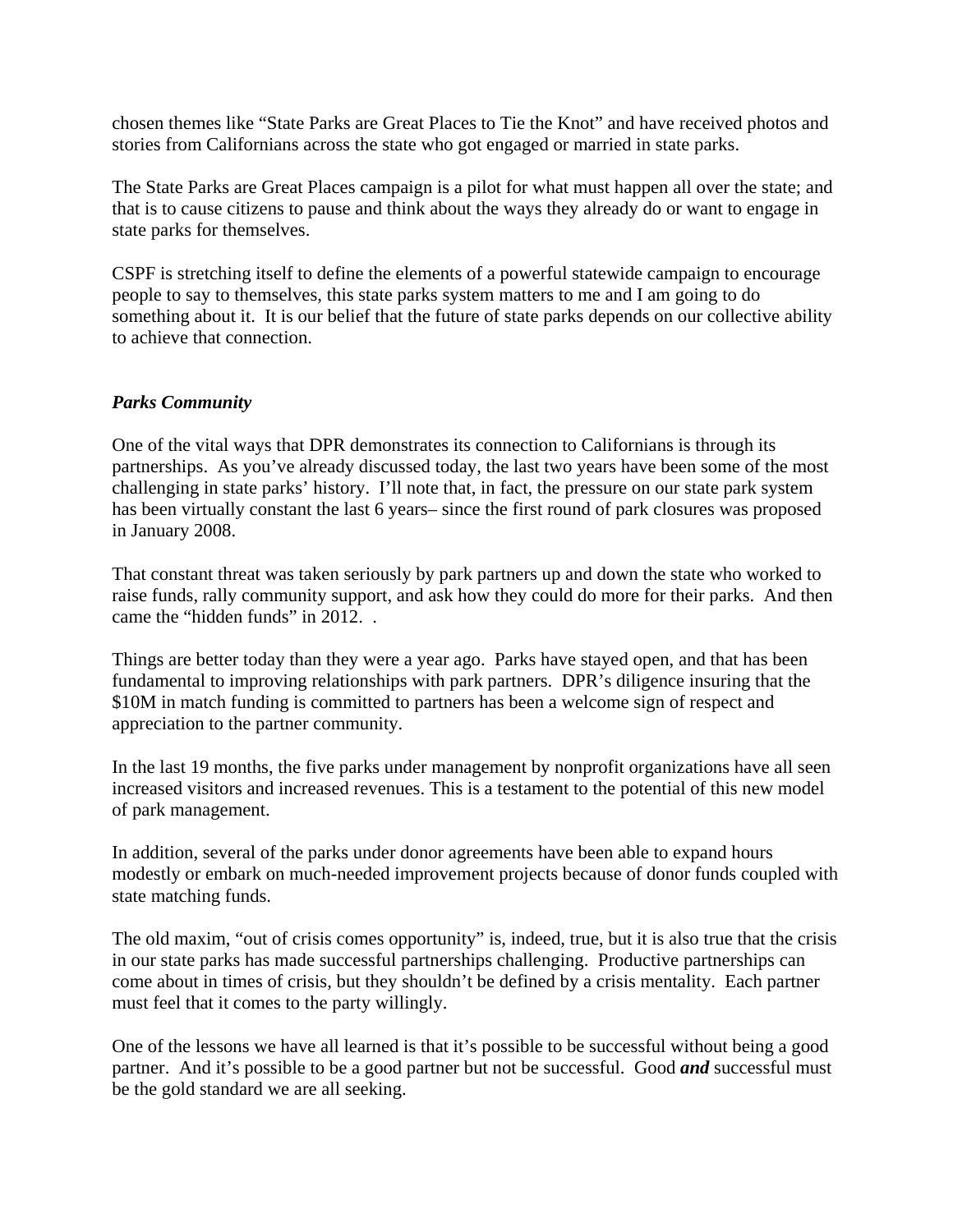That is why we launched our Technical Assistance Center in 2012, to help build the capacity and expertise of non-profit partners to the state, so non-profits bring even greater value to the table when partnering with DPR.

Our ongoing commitment to improving partnerships is also why we will be working with the State Park & Recreation Commission, DPR, the Parks Forward Commission, and partners statewide over the next few months to help define the ranges of partnerships likely for our state parks, and develop tools to assess partnership potential.

# *Legislature's Role*

The oversight the Legislature has been exercising the last few years has been essential. Its willingness to enable new models of park management (a la AB 42), to push for committing "found" funds to match private donations, and to create the new independent, oversight body that is Parks Forward have all be essential, positive steps.

Another positive step would be to fund in this year's Governor's Budget proposal- \$40 million for deferred maintenance needs and authority for DPR to spend \$14 million of revenues it earns this year. I urge the Legislature to adopt the Governor's budget in those areas.

The Legislature's interest in potential new bond funding to address aging park infrastructure, potentially through funding in a water bond, as well as a future park bond are also encouraging signs. We look forward to continuing to work with the Legislature to ensure that statewide bonds include resources for the parks of the future.

One of the best things the Legislature can do is support DPR in defining and achieving a laserlike focus on its areas of core competency. In our view, those core competencies are in protecting the natural, cultural and historic resources in our parks, and in interpreting and teaching about those resources' significance.

We share with the Legislature the expectation that there is untapped potential for generating revenues in the state parks system. But whether intentional or unintentional, the emphasis on revenue has sometimes been translated into an expectation for financial self-sufficiency – a concept that is frankly unrealistic, as no state park system in the country exists without substantial public subsidy, i.e. General Fund sources.

 DPR has done an admirable job over the last year and a half ramping up to build, execute, and maintain a business enterprise program. General Jackson's creation of a new Marketing Division is an important addition to DPR bench.

But this is an area where looking outside the Department for expertise and leadership would not only be appropriate, it would be prudent. To truly maximize revenues in the most missionappropriate, yet effective way, there needs to be better and comprehensive data about its customers, market assessments of its competitive advantages in key markets, thorough return on investment projections, validated cost of service figures, and more.